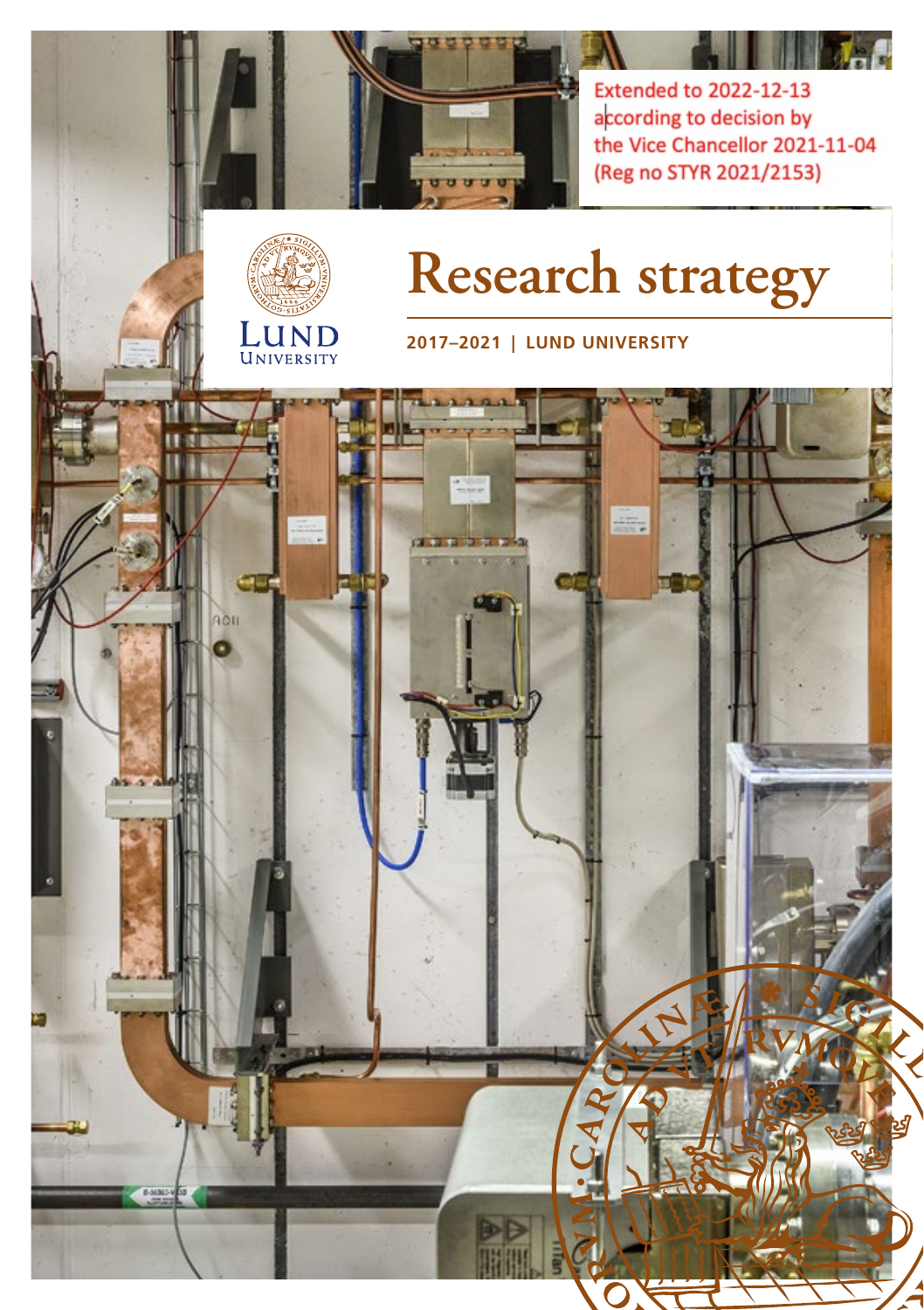## **Foreword**

2017 is the first year of Lund University's 10-year strategic plan. Research currently constitutes the majority of the University's activities, justifying a more in-depth strategy for the development of research – a research strategy. The ability to strategically develop both basic research and applied research is to increase.

Nobody can predict where the next scientific breakthrough will occur. What may seem a minor discovery at first glance can rapidly and unexpectedly shed new light on other research fields and lead to speedy and broad progress on the research front.

Lund University's research breadth is an invaluable resource for our ability to meet the unexpected. The solutions to societal problems are often to be found at the interface between different research fields; the University must therefore facilitate research collaborations, but also cooperate with external stakeholders to contribute to societal development. In order to fulfil the University's function in society, we must simultaneously safeguard research independence and continuously maintain the discussion of research ethics.

Lund University's research board has been responsible for producing the research strategy. They have done a fantastic job!

*Torbjörn von Schantz Vice-chancellor, Lund University*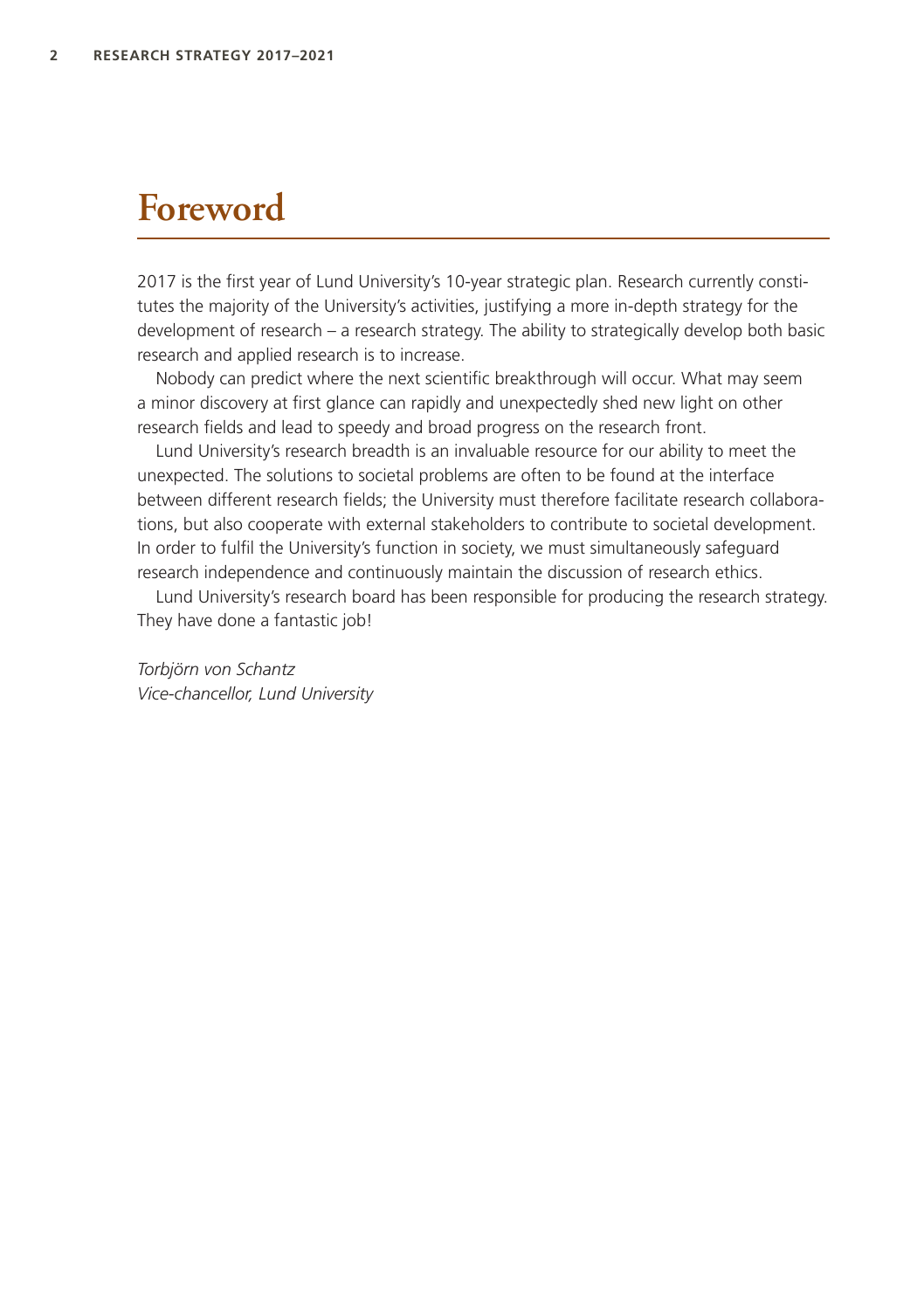## **Research strategy for Lund University 2017–2021**

Today we face major global challenges in the fields of poverty, climate, health, sustainable development, peace and security. The UN's *Agenda 2030* clearly identifies important goals that we must reach in order to tackle these challenges together. Sustainable solutions place high demands on new research-based knowledge, but also on educational initiatives. Strong, curiosity-driven research is a prerequisite for addressing current challenges. Important direct contributions to the solutions of contemporary problems involve several disciplines, new approaches and knowledge. Such research takes place in the interplay between different disciplines but also in cooperation with various societal agents both within Sweden and internationally. In all these cases, Lund University is well equipped to contribute, and we embrace the challenge.

The Swedish government has invested significantly in research fields deemed capable of contributing to sustainable societal development and to international competitiveness. New resources have mainly been channelled via government research agencies. Research at Lund University is highly competitive, and consequently revenue and research volume have greatly increased. Lund University has established a number of strong research initiatives creating spring-boards for the research of the future and for new collaborations. The growth of the University's direct government funding, meanwhile, has been relatively modest. For Lund University, the dramatic increase in external revenue creates new challenges along with more stringent requirements for a responsible, strategic approach to both societal engagement and our own research.

Lund University occupies a unique position in many respects. As a full-scale, cohesive University with a high concentration of expertise and research infrastructure we share a culture of excellence across and between disciplines. In addition, Lund faces a completely unique opportunity for research and cooperation with industry thanks to its geographical proximity to MAX IV, which the University hosts, and the international research facility ESS.

Research at Lund University is highly competitive both on the national and international levels. The University aims to consolidate and strengthen its position on all levels, but the development of our research reflects the core values established in the University's strategic plan. In order to become world-leading, the University must have an open and inclusive culture marked by both gender equality and diversity. This promotes a critical approach in which issues relating to research ethics can be openly discussed.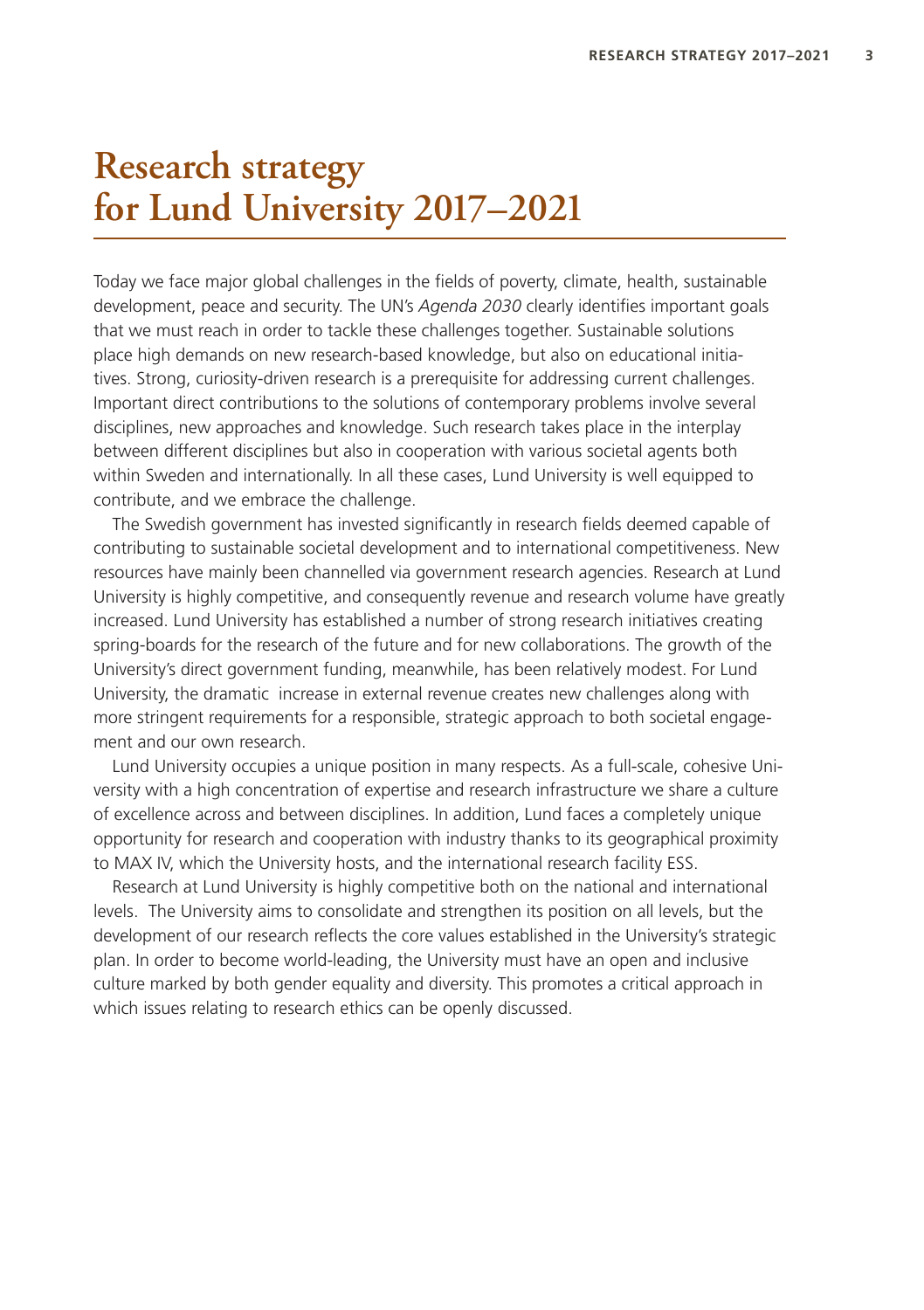

#### **THE VISION FOR THE UNIVERSITY'S RESEARCH**

**Lund University is to promote risk-taking and multidisciplinary research of the highest quality. While research within the University should contribute to solutions to global challenges facing contemporary society, the basic principles of academic freedom and the importance of fundamental research must be emphasized. Our researchers should work in an environment optimal for creative and ground-breaking research in all fields.**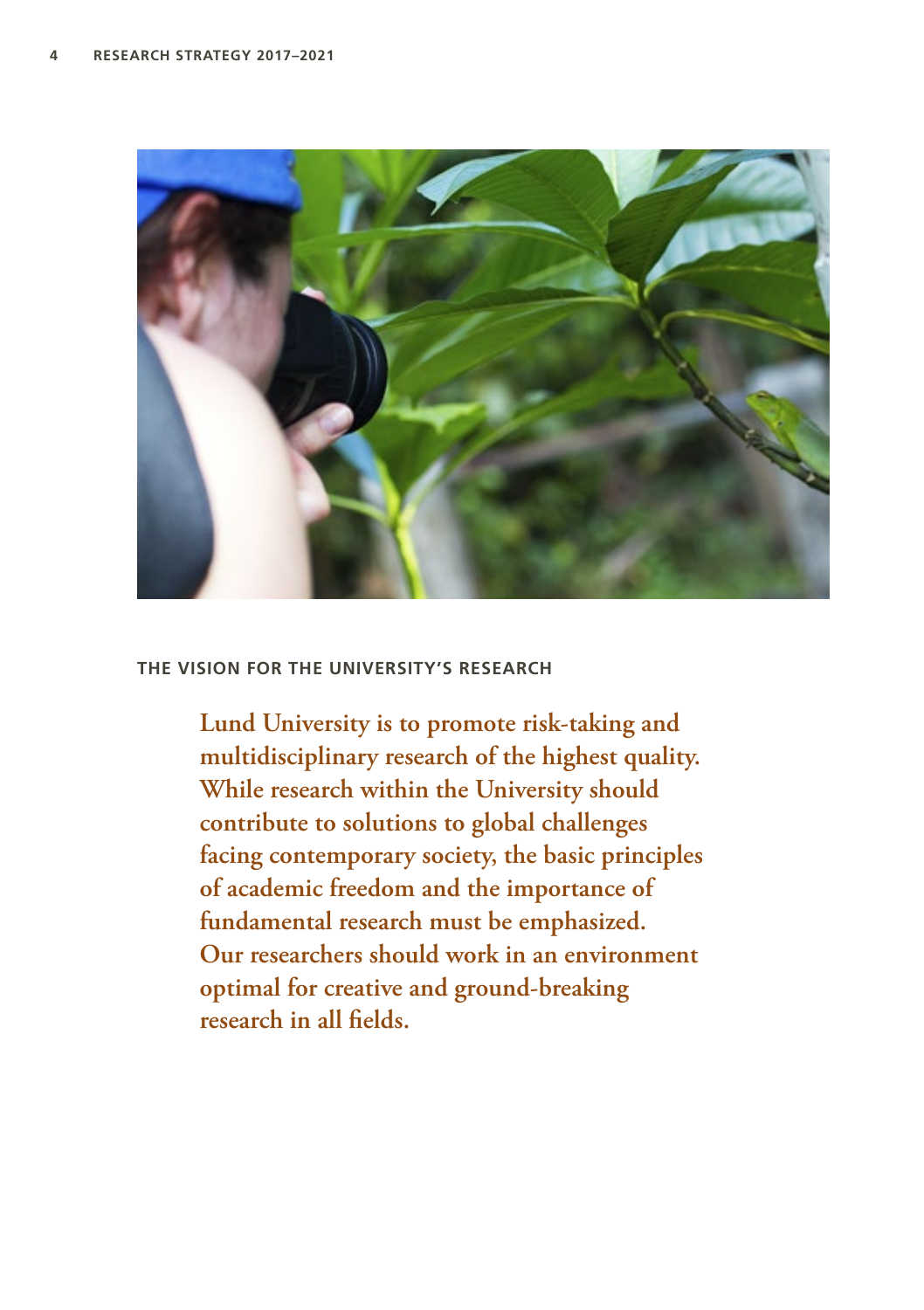#### **IN ORDER TO ENABLE THE FURTHER POSITIVE DEVELOPMENT OF RESEARCH AT LUND UNIVERSITY, THE UNIVERSITY SHALL WORK TOWARDS THE FOLLOWING GOALS**

#### **1. The University shall further develop its strategic capacity**

Lund University needs to take a greater responsibility for the further strategic development of its research. This increased responsibility is to permeate all activities and decision-making levels within the University and it is therefore clearly linked to the University's governance, which shall be characterised by collegial leadership with the ability to prioritise. Lund University needs to work on two fronts to achieve this goal: firstly, the University needs to improve its ability to systematically and tactically take advantage of existing and new resources to develop its research. Secondly, the University needs to further develop its role as knowledge communicator both to the general public and to decision-makers in order to influence and contribute to positive societal development.

Important conditions for a critical and strategic approach are that the University conducts effective intelligence work and that it systematically evaluates its initiatives and performance within research and external engagement. The expected effect is an increase in preparedness on all levels for large and small changes within the University and in wider society.

An important component in the University's strategy for the further development and reinforcement of its research and societal engagement is robust support for research. Qualified support for researchers in connection with applications for research grants and in project administration must be developed in order to fully support these goals.

- strive for a better balance in the utilisation of direct government funding and external funding of its research. This includes influencing research policy in the direction of increased direct government funding.
- reduce the vulnerability resulting from substantial reliance on external research funding by taking greater financial responsibility for its researchers.
- develop a funding policy which strengthens research and preserves the substantial basic research base needed to sustain a high level of quality.
- promote innovative, high-risk research projects with potential for scientific breakthroughs through competitive career programs and sustainable funding for research
- develop leadership in research with the aim of increasing quality through a well-founded strategic approach in which gender equality, equal opportunities and diversity are important components.
- develop the capacity to optimize the use of research funds to increase quality and to allocate resources based upon information and analysis of university research in planning strategic development.
- build the capacity to carry out qualified analysis of trends and developments in the sector in order for the university to be prepared to respond proactively to important developments in society.
- ensure adequate administrative research support harmonized to research needs.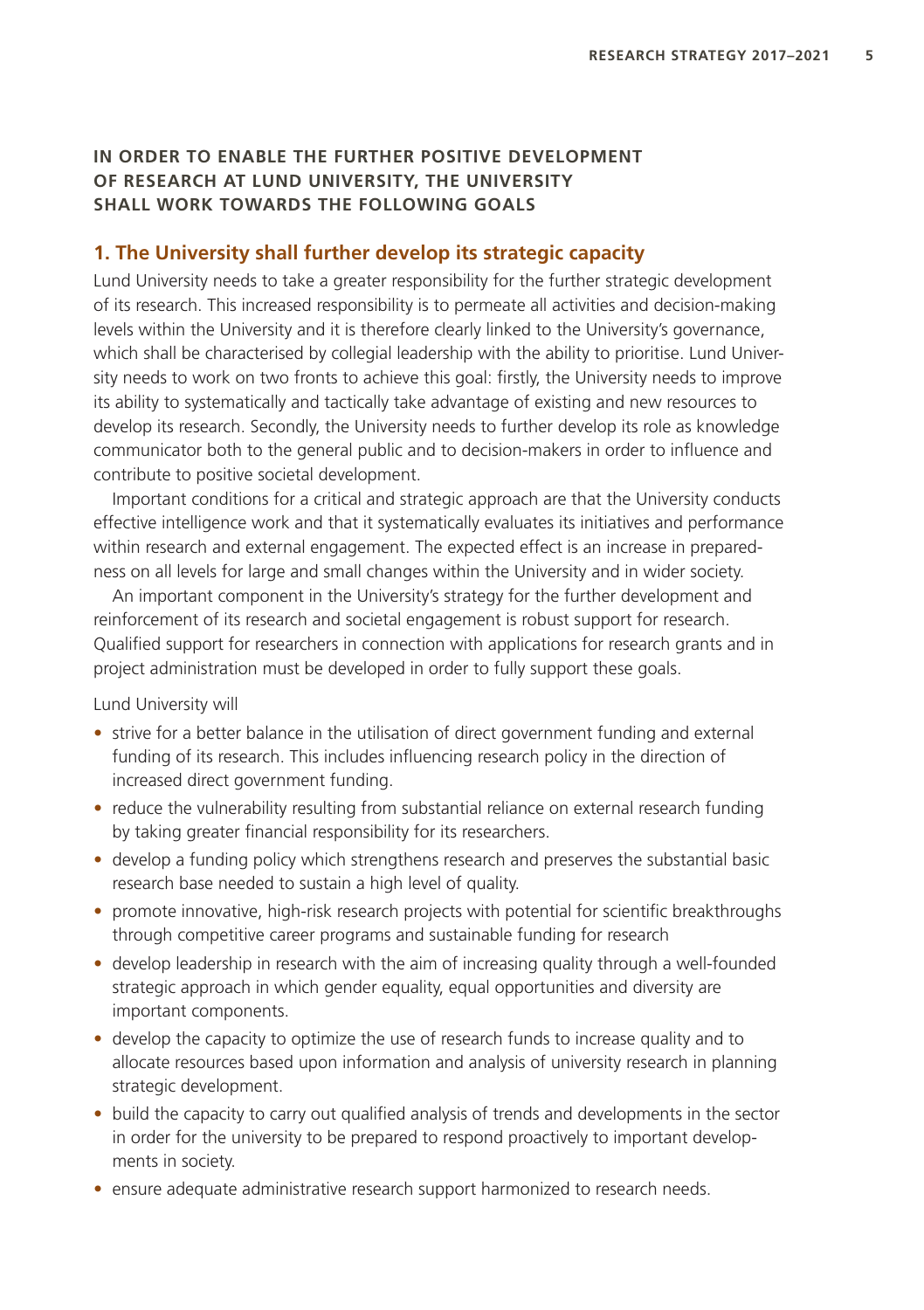#### **2. The University shall create conditions for cross-disciplinary research**

The University is to conduct cross-disciplinary research of the highest quality, for which Lund University with its broad scope is well equipped. The ability to mobilise effective researcher constellations, which can efficiently and sustainably tackle complex and extensive challenges within research and cooperation, is a hallmark of Lund University. Moreover, the University's capacity to cooperate internationally within research is well documented. These are success factors in competition for external research funding. Such cross-disciplinary, cross faculty research is often based on a solid foundation of curiosity-driven visionary research.

Lund University will support this by

- developing structures that contribute to generating collective knowledge of research at Lund University and lead to new research collaborations across subject and faculty boundaries. This includes the establishment of virtual and physical arenas for meetings across various boundaries.
- counteracting and dismantling structures and procedures that impede interdisciplinarity and other cross-disciplinary research.
- working towards long term funding for curiosity-driven research.

#### **3. The University's research shall contribute to formulating and tackling society's challenges**

The connection between research, education and wider society shall be reinforced and incentive structures for this shall be developed. Research at Lund University has a wide disciplinary range and the results of its research shall contribute to societal development, for which a boundary-crossing approach is often required.

Research at Lund University is relevant and important to society and shall be prepared to tackle societal challenges at the local, regional, national and global levels. The University's world-leading position within several research fields contributes to this capacity.

- work to create interfaces towards various societal sectors through its research.
- be able to develop to take on new, unforeseen challenges by having a great breadth within its research and research environments.
- encourage its researchers to work as experts in relevant regional, national and international arenas.
- give higher priority to combined employment with industry, institutes, healthcare, schools and public authorities.
- use its broad research base to contribute to sustainable development at all levels of society, equip its students to take on present and future challenges and contribute to a strong innovation environment with links to companies and to public healthcare and other public sector organisations.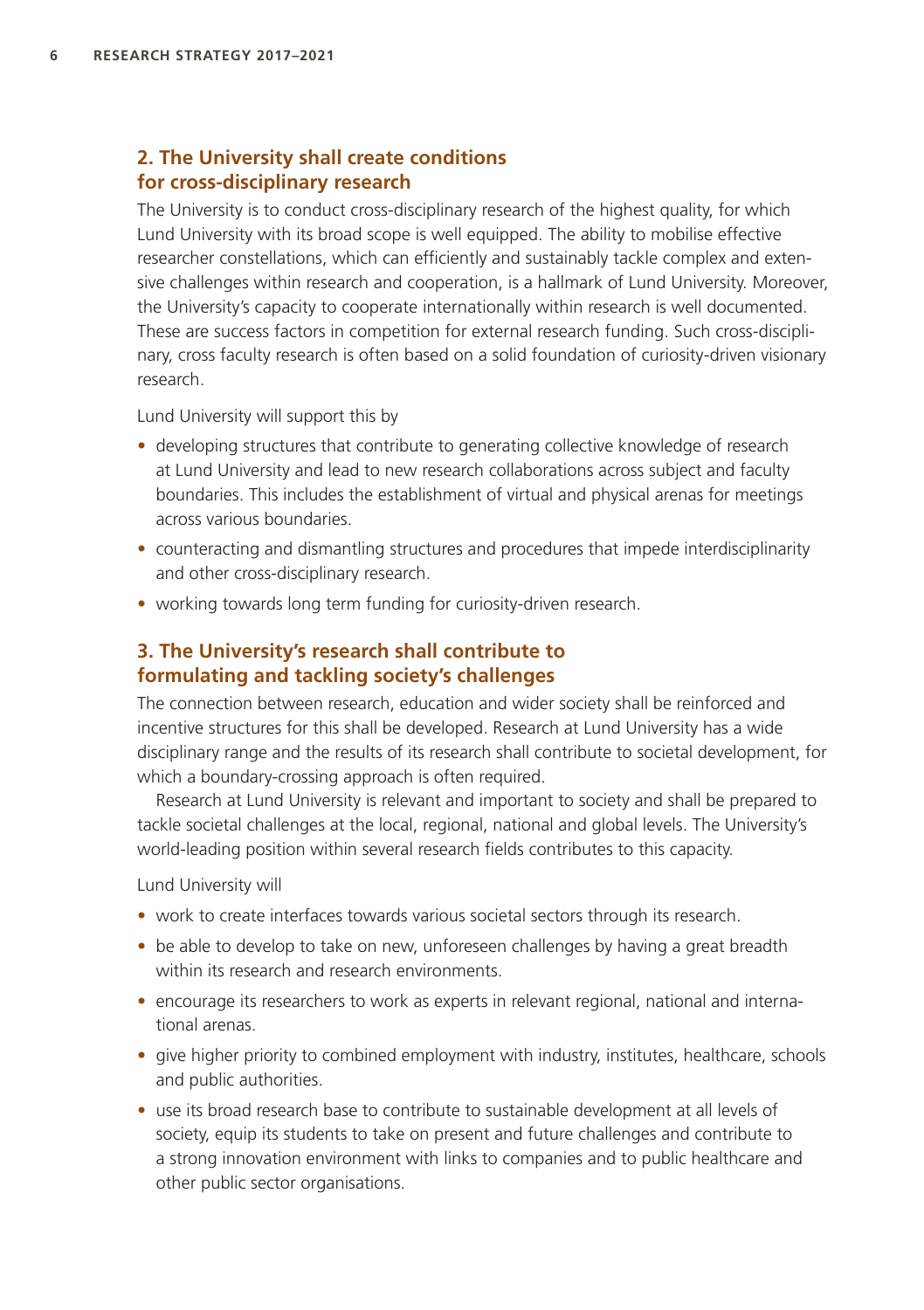

### **4. Research at the University is to be supported by research infrastructure which is accessible and fit for purpose**

Good access to research infrastructure such as research facilities, high performance instrumentation, libraries, computer clusters, extensive databases etc. is not only a condition for effective individual research. It also greatly contributes to deeper national and international cooperation within research and creates the conditions for increased cooperation with different stakeholders in society. Research at Lund University needs to be supported by research infrastructure which is accessible and fit for purpose. Achieving this is one of the University's major challenges.

Lund University will therefore

- develop research infrastructure which promotes successful and attractive research environments and make it well-known and accessible.
- close down research infrastructure which is not fit for purpose.
- on all levels, work to achieve sustainable financing of existing and new research infrastructure and work for an effective national policy for the financing and co-financing of research infrastructure.
- contribute to responsible use of the resources that Sweden sets aside for research infrastructure by optimising the use of local, regional, national and international research infrastructures and work for the efficient allocation of resources.
- proactively work on issues concerning research data in digital form and its management, in particular storing data and making it available.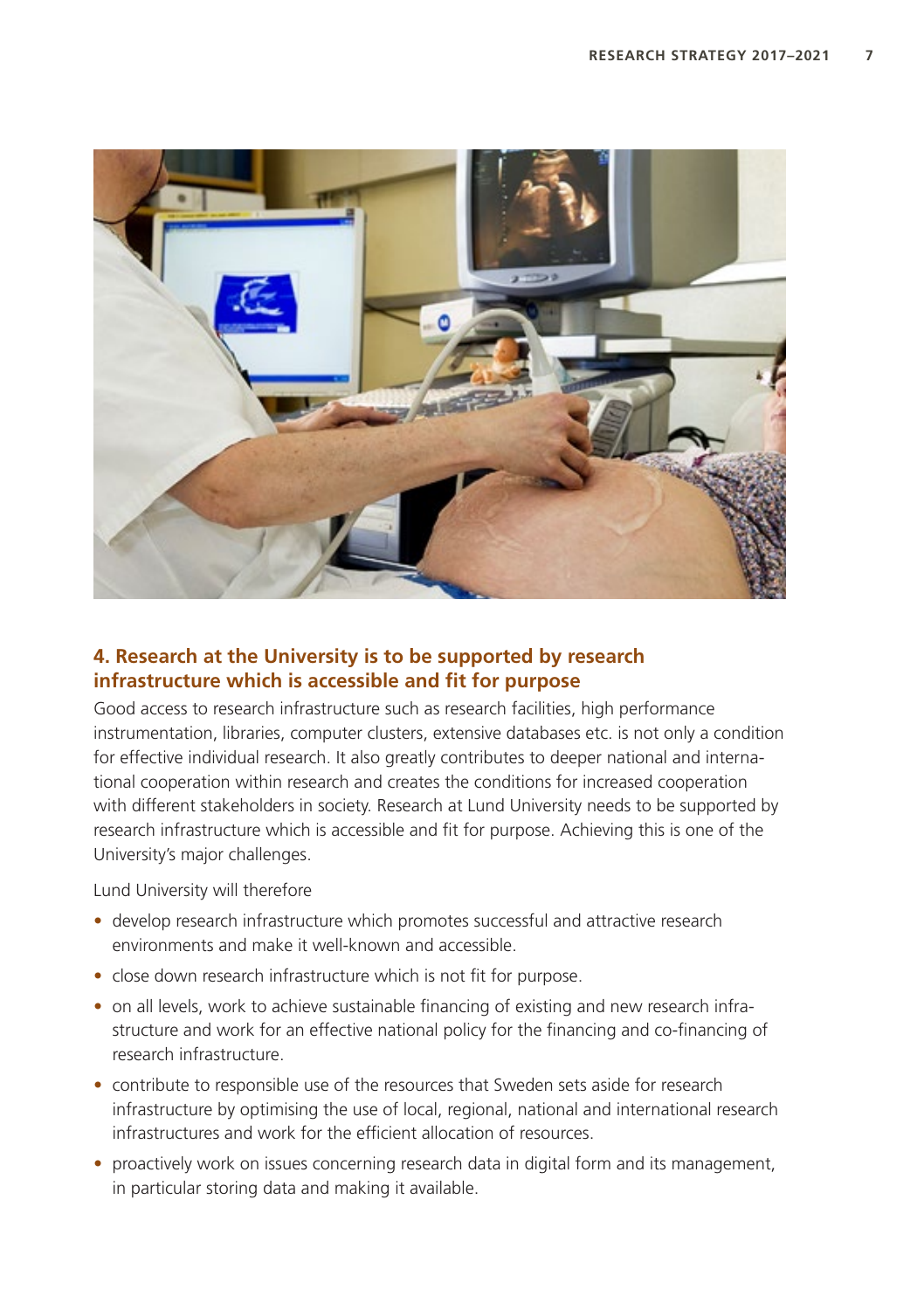#### **5. The University shall make the most of the opportunities offered by the new, major research facilities in Lund**

The University shall make the most of the unique opportunities offered by MAX IV and its proximity to ESS. This comprises new possibilities in existing and new research at the University, but the circumstances also give Lund University competitive advantages such as increased visibility, in connection with recruitment of employees and students and for cooperation with relevant agents.

- increase awareness of the opportunities that the facilities offer to various research fields.
- contribute with its expertise in the continued development of the facilities.
- strive to take as much advantage as possible of the facilities and develop the research specialisations that stand to benefit from them.
- enable research collaboration based on or contributing to the use of MAX IV and ESS through the research expertise available at the University.

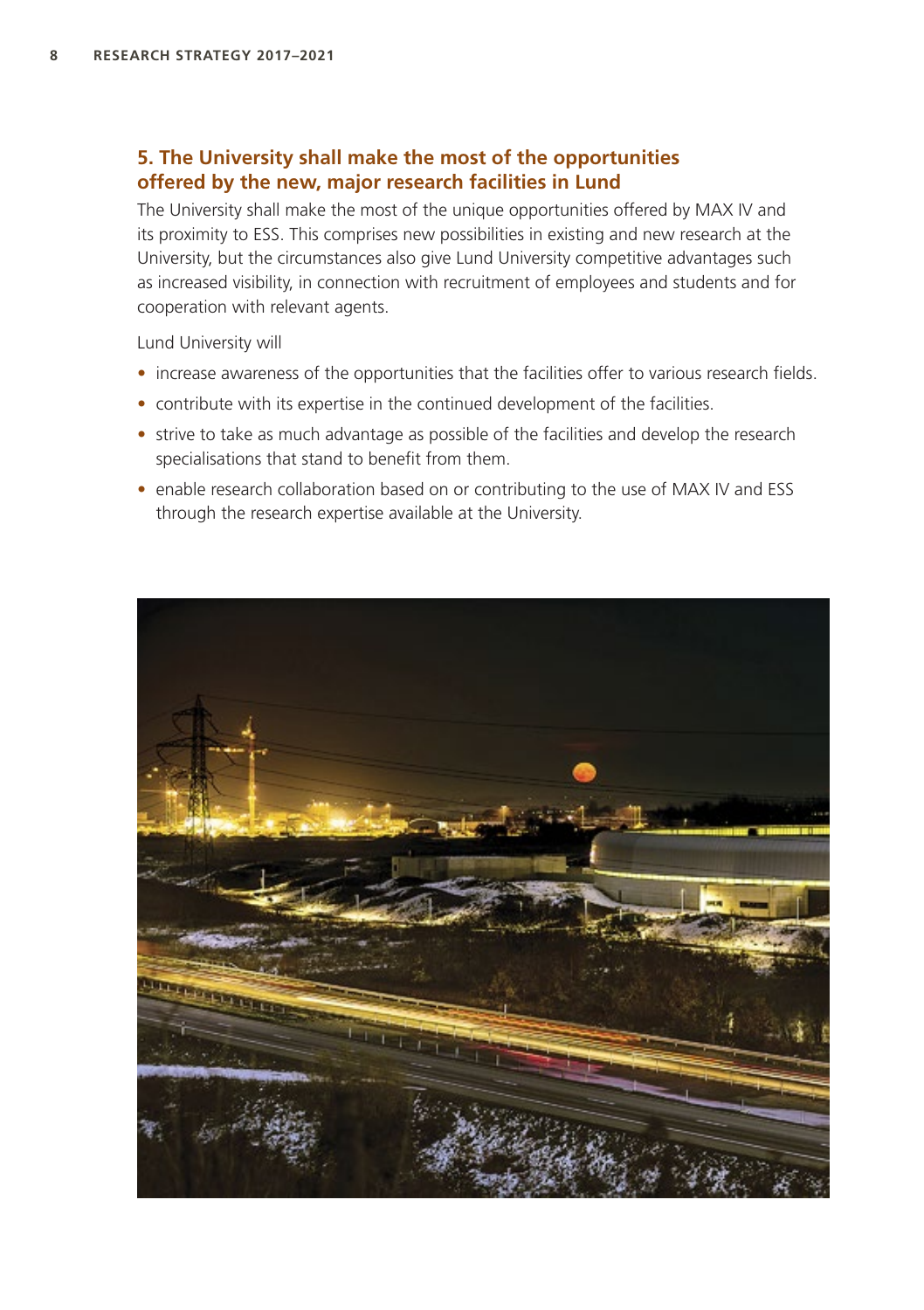

### **6. The University's research is to have high visibility**

The University's research is to have high visibility both nationally and internationally. By being highly relevant and newsworthy, the results of the University's research contribute to its visibility and the profiling of the University nationally and internationally. This leads to the University's research being in high demand from decision-makers, the media, the general public, business and industry, etc. Visibility in positive contexts increases the University's appeal, which is a strength in the recruitment of new employees and students.

- maintain awareness of the significance of how its research is ranked internationally for Lund University's image and its appeal.
- actively encourage initiatives which contribute to positive attention to the University's research.
- draw attention to the Lund University researchers who communicate their research to a wider audience.
- develop its research communication by getting the most possible out of the University's research information system, among other things.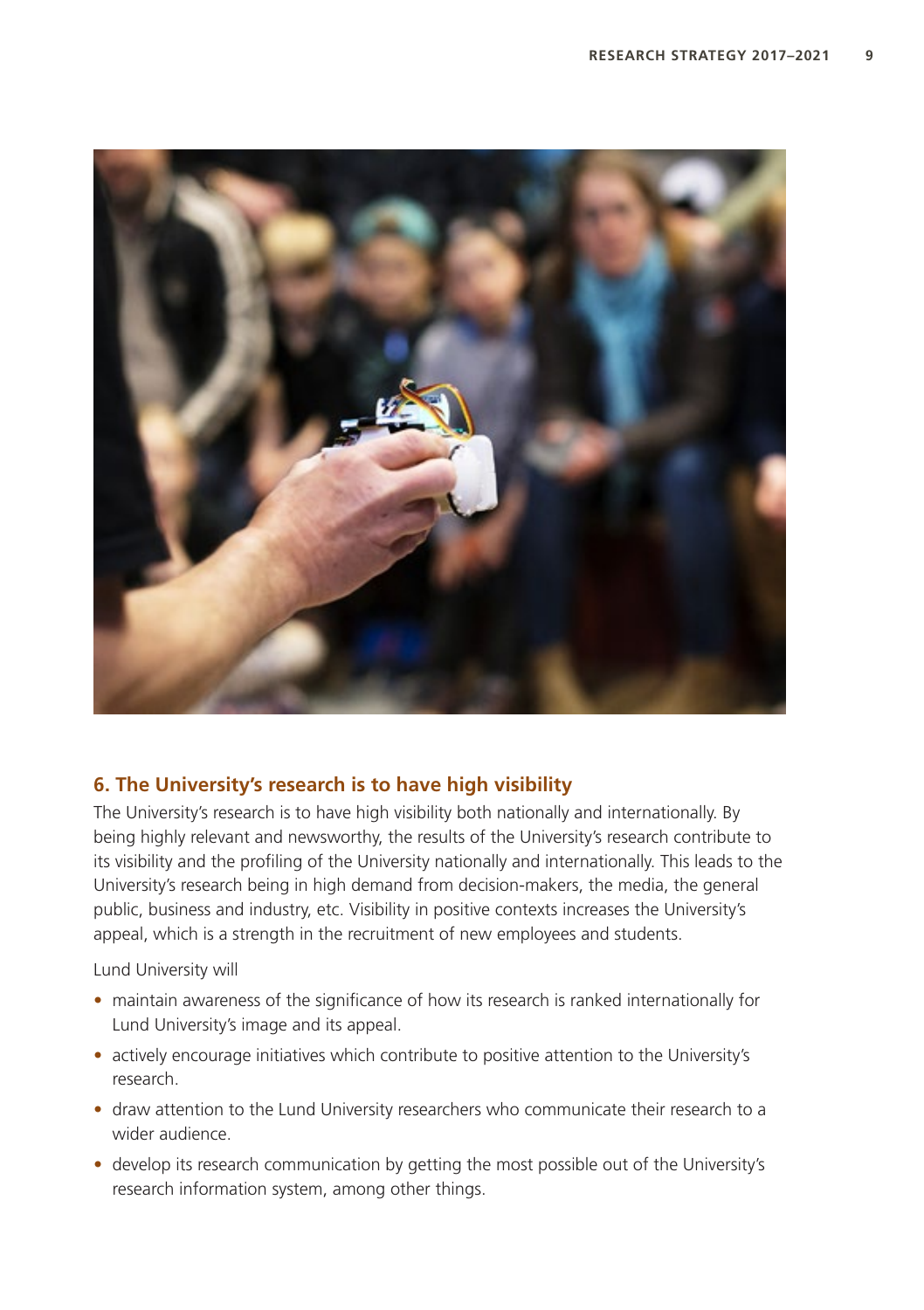

### **7. Research and education within the University shall be mutually beneficial**

A university has two central and indivisible tasks: to educate and to generate new knowledge. The latter task, research, combined with education, is what distinguishes a university and makes it different from other institutions which communicate and produce knowledge. At Lund University, this double mission is recognised as of central importance, but initiatives towards greater integration of research and teaching must be adapted to the conditions of each respective faculty. If the University succeeds with this challenge, new research will have a positive influence on its study programmes and students' learning and vice versa.

Lund University will achieve this by

- promoting teaching positions that contain a considerable research component as well as teaching, to guarantee that education is linked to research.
- striving to make research and education mutually enriching by having senior researchers teach at the undergraduate level as well.
- using new research to inspire the development of its study programmes.
- ensuring that researchers and research ethics are concepts that are included in the teaching offered to students.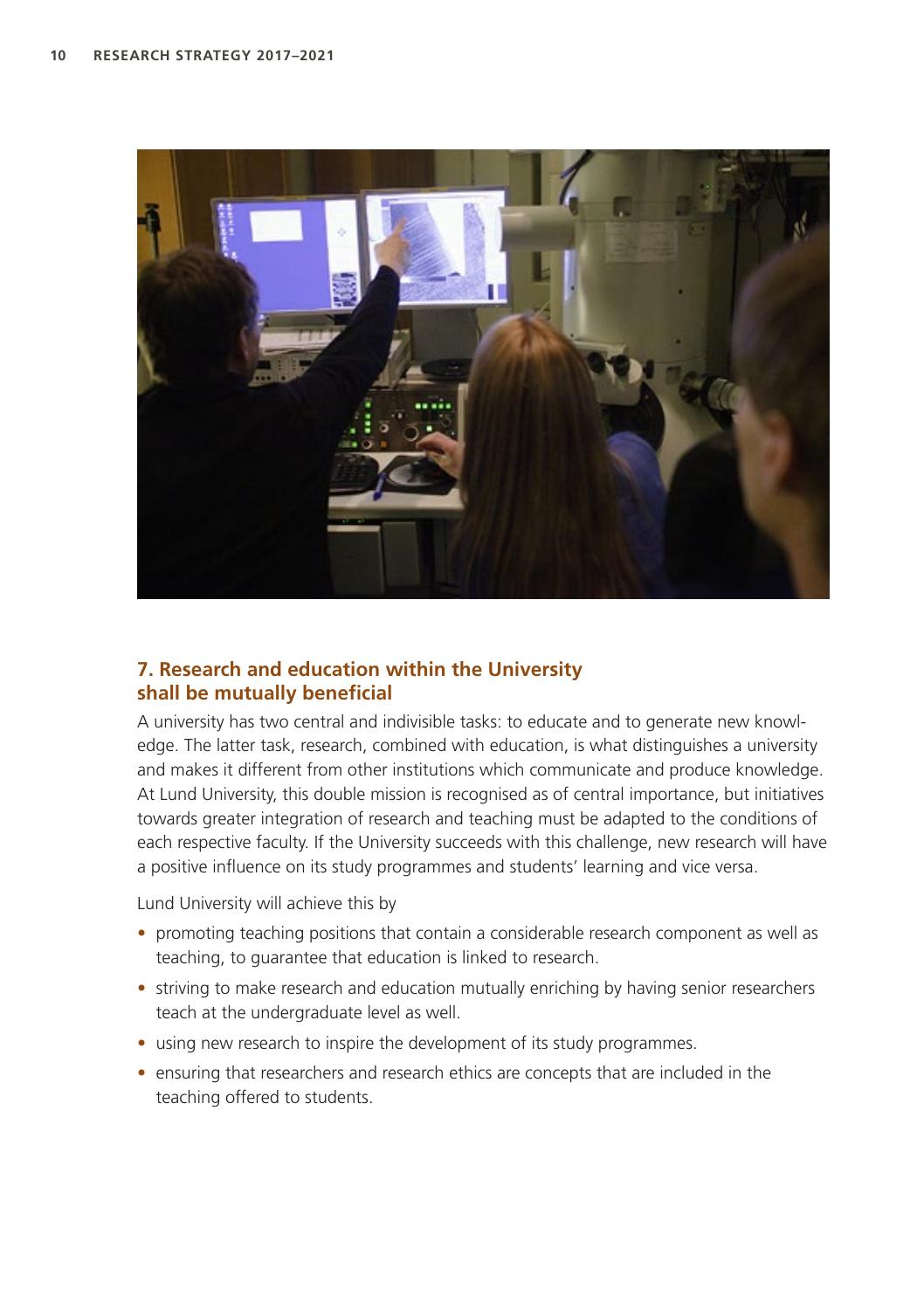

Media-Tryck is an environmentally<br>certified and ISO 14001 certified provider of printed material. Read more about our environmental work at www.mediatryck.lu.se

**Produced and printed** by Media-Tryck, LU Service, Lund University, May 2018. **Photos**: Cover: Kennet Ruona. Page 4: Martin Thysell. Page 7: Kennet Ruona. Page 8: Salar Haghighatafshar. Page 9: Håkan Kogg Röjder. Page 10: Mikael Risedal.